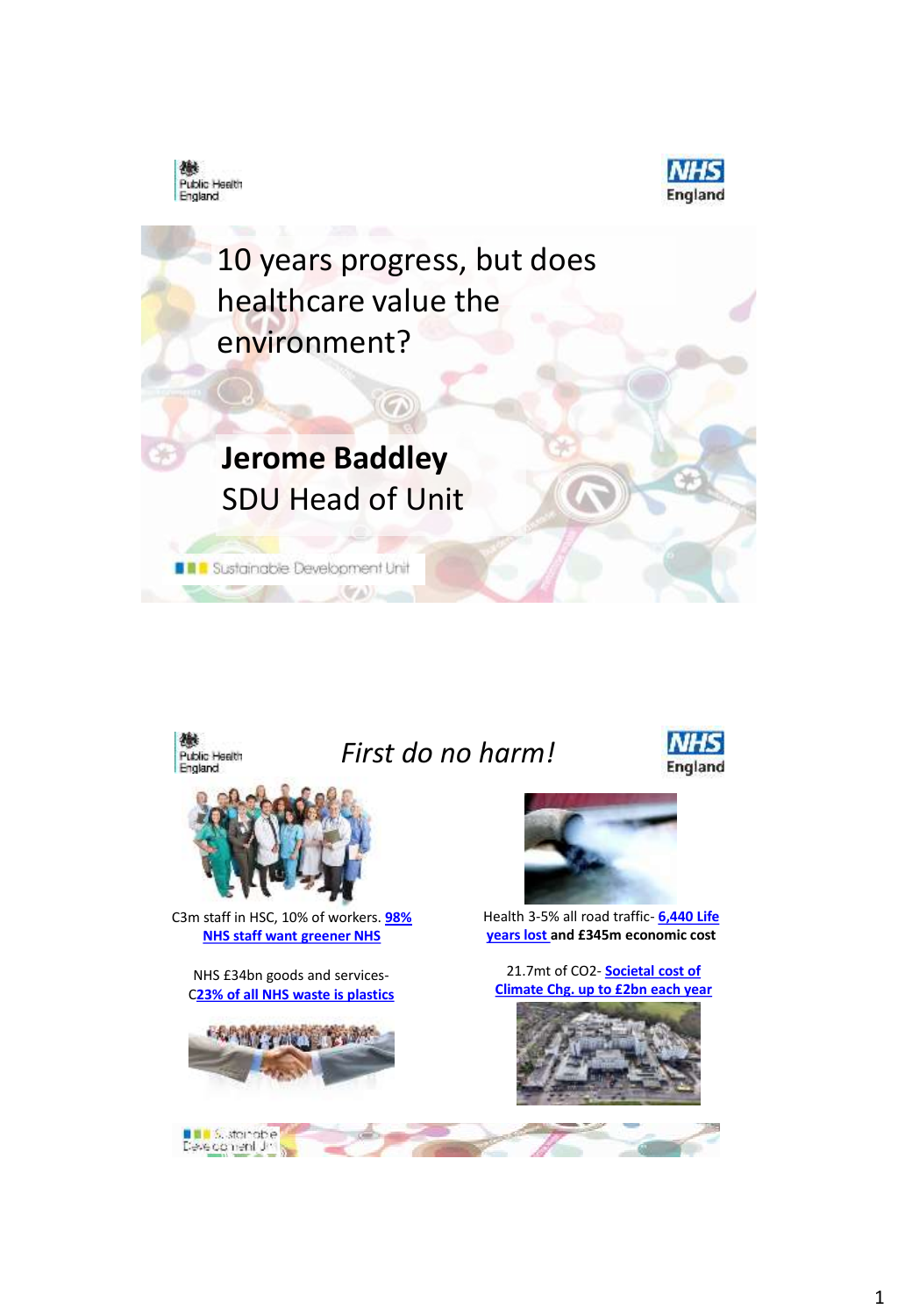

## NHS Carbon footprint on the scale of nations







Footprint for [Health and Social care](https://www.sduhealth.org.uk/policy-strategy/reporting/natural-resource-footprint-2018.aspx)



|               | 2017                                           | <b>Baseline</b> | <b>Progress</b>                           |
|---------------|------------------------------------------------|-----------------|-------------------------------------------|
| Carbon        | 27.1Million tonnes                             | 1990            | $\sqrt{18.5\%}$ (++ if inc. inhaler CFCs) |
| Water         | 2.2Billion $M^3$                               | 2010            | $J\bar{2}$ 21%                            |
| Air Pollution | 7,285t NO <sub>v</sub> ; 330t PM <sub>25</sub> | 2017            | Baseline year                             |
| Waste         | 85% waste avoids landfill                      | 2011            | $\hat{U}$ (was 66%)                       |

Substantial progress on *estates* measures with cashable benefit Now need to value impacts in clinical service + product specification. e.g.

- Health cost of air pollution in service delivery
- Plastics waste impacts of single use products
- Cost of climate change impacts from clinical gases and propellants